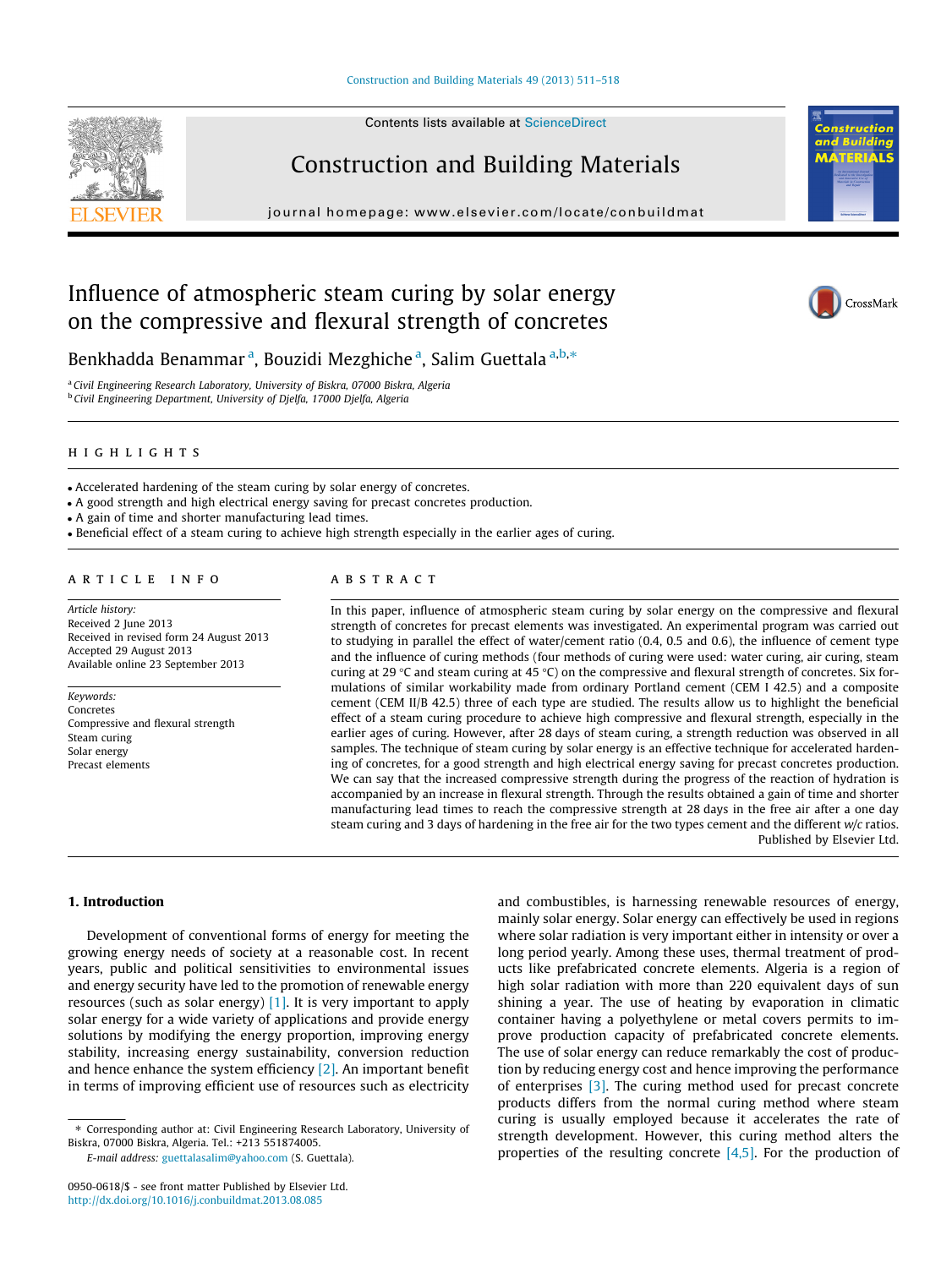concrete and reinforced concrete prefabricated structural elements, and for increasing the reuse of formworks and the performance of climatic containers, it is sufficient to maintain heating by evaporation until the strength at 28 days is reached which will help in transporting these prefabricated structural elements without damaging them. After that, the final strength will be reached in the normal storage areas. Steam curing at atmospheric pressure is an important technique for obtaining high early strength values in precast concrete production. Cement type, as well as curing period and temperature, are the important parameters in the steam-curing process  $[6]$ . It has been generally accepted that the performance of hardened cementitious composites is greatly dependent on the curing temperature and duration as well as environmental conditions. In particular, steam curing with heat treatment at high temperature is commonly used in the production of precast concrete elements to increase the rate of hydration and accelerate early-age strength development. It was reported that the optimum maximum temperature of steam curing was near 60 °C considering strength and the increase of procuring time increased the strength of concrete [\[7\]](#page--1-0). Because of the hydration rate of cement increases with the increase in temperature, the gain of strength can be speeded up by curing concrete in steam. When steam is generated in atmospheric pressure, the temperature is below 100 °C; the process can be regarded as a special case of moist curing in which the vapor-saturated atmospheres ensures a supply of water  $[8,9]$ . It is confirmed that the steam curing at low pressure could improve the quality of high performance concrete incorporating mineral admixtures, comparing with standard curing [\[10\].](#page--1-0) Maximum curing temperatures may be anywhere in the range of 40–100  $^\circ\textsf{C}.$ However, the optimum temperature has been found in the range of 65–85 -C. The curing temperature will be a compromise between rate of strength gain and the ultimate strength, because of the higher, the curing temperature, the lower and the ultimate strength [\[11\].](#page--1-0) The role of cement type as a binder has a great importance in heat treatment applications. The primary factors determining the behavior of cements subjected to heat treatment are fineness and composition of cements, the type and quantity of mineral additions used in blended cements and the curing cycle parameters. For compressive strength development of concrete, duration of steam curing is also an important parameter as well as temperature [\[12\]](#page--1-0). The treatment period and temperature is adjusted according to the targeted 1 day strength level. It is obvious that heat treatment application at a lower temperature is more economical and energy saving [\[13\].](#page--1-0) A temperature raises during the early stages of hydration increases the strength development [\[9,14,15\]](#page--1-0). The steam curing enhanced the 1-day compressive strength and ultrasonic pulse velocity while causing loss of long term strength. Indeed, an initial rapid hydration can lead to the formation of hydration products have a physical structure less compact, this will lead to a lower strength compared to less porous concrete, hydrated slowly with a water curing  $[9,15-17]$ . The length of the total curing period must allow for controlled heating application and cooling of the concrete  $[11]$ . Practical curing cycles are chosen as a compromise between the early and late strength requirements but are governed also by the time available. Economic considerations determine whether the curing should be suited to a given concrete mix or, alternatively, whether the mix ought to be chosen so as to fit a convenient cycle of steam curing. Whereas, details of a satisfactory cycle would consist of the following: a preheating (delay) period of 2–5 h, heating at the rate of 22–44 °C/h up to a maximum temperature of 50–82 °C, then storage at maximum temperature, and finally a cooling period, the total cycle (exclusive of the delay period) should be completed preferably not more than 18 h [\[18\].](#page--1-0) Erdem et al. [\[4\]](#page--1-0) concluded that in the delay in the commencement of steam curing operation by a period equal to the initial setting time of cement, higher strengths were obtained when the delay period was equal to the setting time. The hydration rate of cement is greatly affected by a number of factors besides the temperature, so the gain in strength of concrete is also largely controlled by these factors. However, it is clear that the effect of the humidity during curing is a major consideration that cannot be ignored. Steam curing by atmospheric vapor in concrete enclosures continues until the minimum is reached strength deemed essential to the performance of the element after demolding [\[19\],](#page--1-0) this minimum would be difficult to determine a priori because it depends on the shape more or less massive parts, and depends on the nature of the stresses to which they submitted after release. To fix ideas, we may admit that in the absence of any external load, the minimum strength to compressive should be located around 50 to 60% of the required strength at 28 days under natural conditions is 10 MPA  $[18]$ , which can transport and store the parts in concrete rooms for a natural hardening to ambient air in the realization of business without breaking. For this purpose many studies have been conducted to study the influence of temperature on the various mechanisms involved during hydration [\[14–16,20–23\]](#page--1-0). The required objective is to evaluate through experiments the influence of atmospheric steam curing by solar energy on the compressive and flexural strength of concretes.

#### 2. Experimental program

Here is presented the materials used, study of the temperature in the steam curing chamber and at ambient air, testing method and concretes compositions, samples preparation and tests conducted.

#### 2.1. Materials

#### 2.1.1. Cement

Two cements from the same clinker are used: an ordinary Portland cement (CEM I) class 42.5 MPA and a composite cement (CEM II/B) class 42.5 MPA with 35% to limestone fillers. The clinker is from the cement factory of M'sila. The chemical and mineralogical compositions of cements are presented in [Tables 1 and 2](#page--1-0), respectively. The potential mineralogical composition of the cements is calculated according to the empirical formula of Bogue  $[24]$ . The physical properties of cements are shown in [Table 3.](#page--1-0)

#### 2.1.2. Water

The water is drinking water that contains little sulfate and having a temperature of 20  $\pm$  2 °C. Its quality conforms to the requirements of NFP 18-404 standard.

#### 2.1.3. Sand

The sand used (0/5 mm) is from the Biskra region (River Oued-Djedi). Apparent density = 1697 kg/m<sup>3</sup>, specific density = 2600 kg/m<sup>3</sup>, fineness modulus = 2.82 (sand is suitable for a satisfactory workability and strength with limited risk of segregation), sand equivalent (sight) = 80.10 (argillaceous sand of acceptable cleanliness for concretes of current quality). The grading curve of sand is given in [Fig. 1](#page--1-0).

#### 2.1.4. Crushed stone

Fractions of crushed stone was used (3/8, 8/15 and 15/25 mm) the Ain-Touta (Batna) region. Apparent density = 1340 kg/m<sup>3</sup>, specific density = 2610 kg/m<sup>3</sup> and coefficient of Los Angeles = 20% (hard). The grading curves of gravels are given in [Fig. 1](#page--1-0).

#### 2.2. Study of the temperature in the steam curing chamber and at ambient air

Our study is to first identify the temperatures in the free air using a thermometer and within the steam curing chamber exposed to solar radiation [\(Fig. 2](#page--1-0)) for 12 months of the year (from 01 January to 31 December 2012), the average of these monthly recordings are illustrated in [Fig. 3.](#page--1-0)

#### 2.3. Testing method and concretes compositions

An experimental program was carried out to studying in parallel the effect of water/cement ratio (0.4, 0.5 and 0.6), the influence of cement type and the influence of curing methods (four methods of curing were used: water curing, air curing, steam curing at 29 °C and steam curing at 45 °C) on the compressive and flexural strength of concretes. Concrete samples were manufactured from six mixes of similar workability made from ordinary Portland cement (CEM I 42.5) and a composite cement (CEM II/B 42.5). The optimizing the formulation of concrete-based on